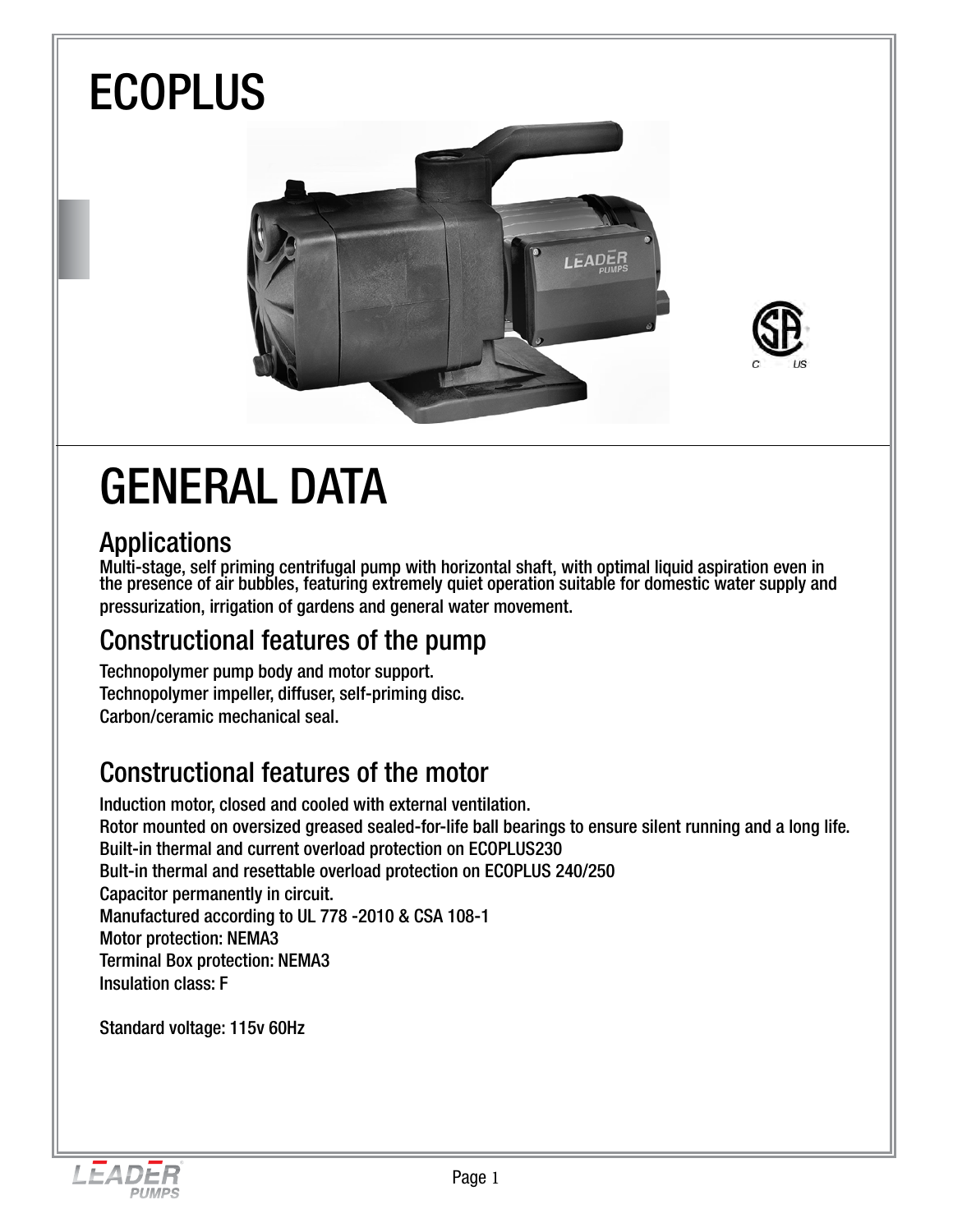# TECHNICAL DATA

### **MATERIALS**

| $N^{\circ}$ | PARTS*               | <b>MATFRIALS</b>                                   |
|-------------|----------------------|----------------------------------------------------|
| 1           | SUCTION FLANGE       | TECHNOPOLYMER                                      |
| 2           | <b>INSERT</b>        | NICKI ED BRASS                                     |
| 3           | <b>NUT</b>           | A2 - UNI7474 STAINI FSS STEEL                      |
| 4           | <b>WASHER</b>        | A2 STAINLESS STEEL                                 |
| 5           | OR GASKET            | <b>NBR</b>                                         |
| 6           | <b>COUNTERFLANGE</b> | <b>TECHNOPOLYMER</b>                               |
| 7           | OR GASKET            | <b>NBR</b>                                         |
| 8           | <b>DIFFUSER</b>      | <b>TECHNOPOLYMER</b>                               |
| 9           | IMPFI I FR           | <b>TECHNOPOLYMER</b>                               |
| 10          | ROTOR SHAFT          | AISL416 STAINLESS STEEL<br>UNI FN 10088-1 X12CrS13 |
| 11          | <b>WASHER</b>        | A2 STAINLESS STEEL                                 |
| 12          | <b>SFEGER RING</b>   | AISI 316 STAINLESS STEEL                           |
| 13          | MECHANICAL SEAL      | SILICON - VITON                                    |
| 14          | COUNTERFACE          | STEA/NBR                                           |
| 15          | <b>BODY</b>          | <b>TECHNOPOLYMER</b>                               |
| 16          | <b>INSERT</b>        | NICKLED BRASS                                      |



\* In contact with liquid

| <b>Operating Range:</b>      | From 1 to 27gpm with a head up to 197ft (85 psi)                                                                                                               |
|------------------------------|----------------------------------------------------------------------------------------------------------------------------------------------------------------|
| Liquid quality requirements: | clean, free from solids or abrasive substances,<br>non viscous, non aggressive, non crystallized, chemically<br>neutral, close to the characteristics of water |
| Liquid temperature Range:    | From 32°F to 95°F                                                                                                                                              |
| Maximum Suction depth:       | 26 <sub>ft</sub>                                                                                                                                               |
| Maximum ambient temp.        | $104$ °F                                                                                                                                                       |
| Maximum operating pressure   | 116 psi                                                                                                                                                        |
| Installation:                | fixed or portable in a horizontal position                                                                                                                     |
| Special version on request   | other voltages and/or frequencies                                                                                                                              |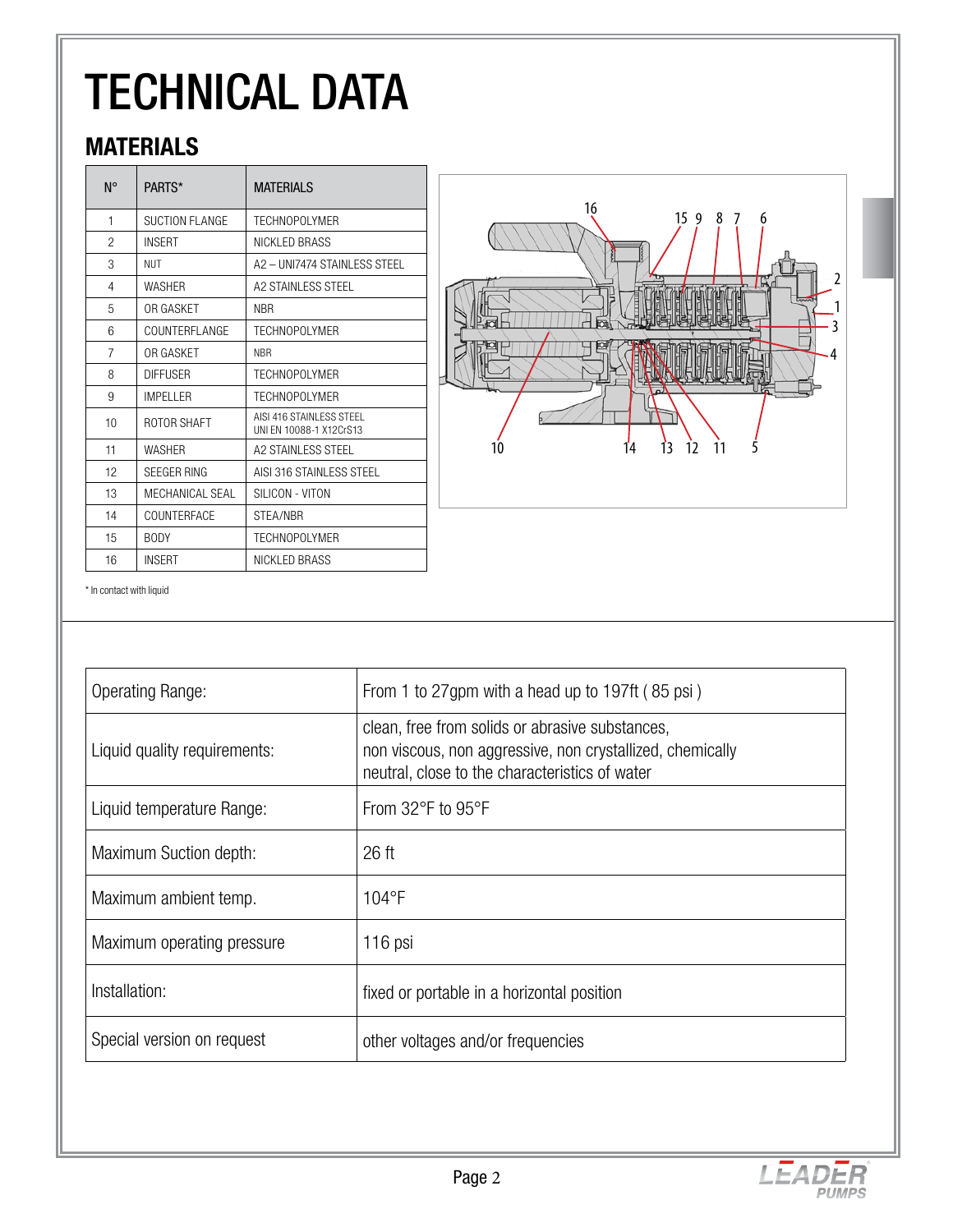## ECOPLUS 230



## ECOPLUS 240



LEADER **PUMPS**